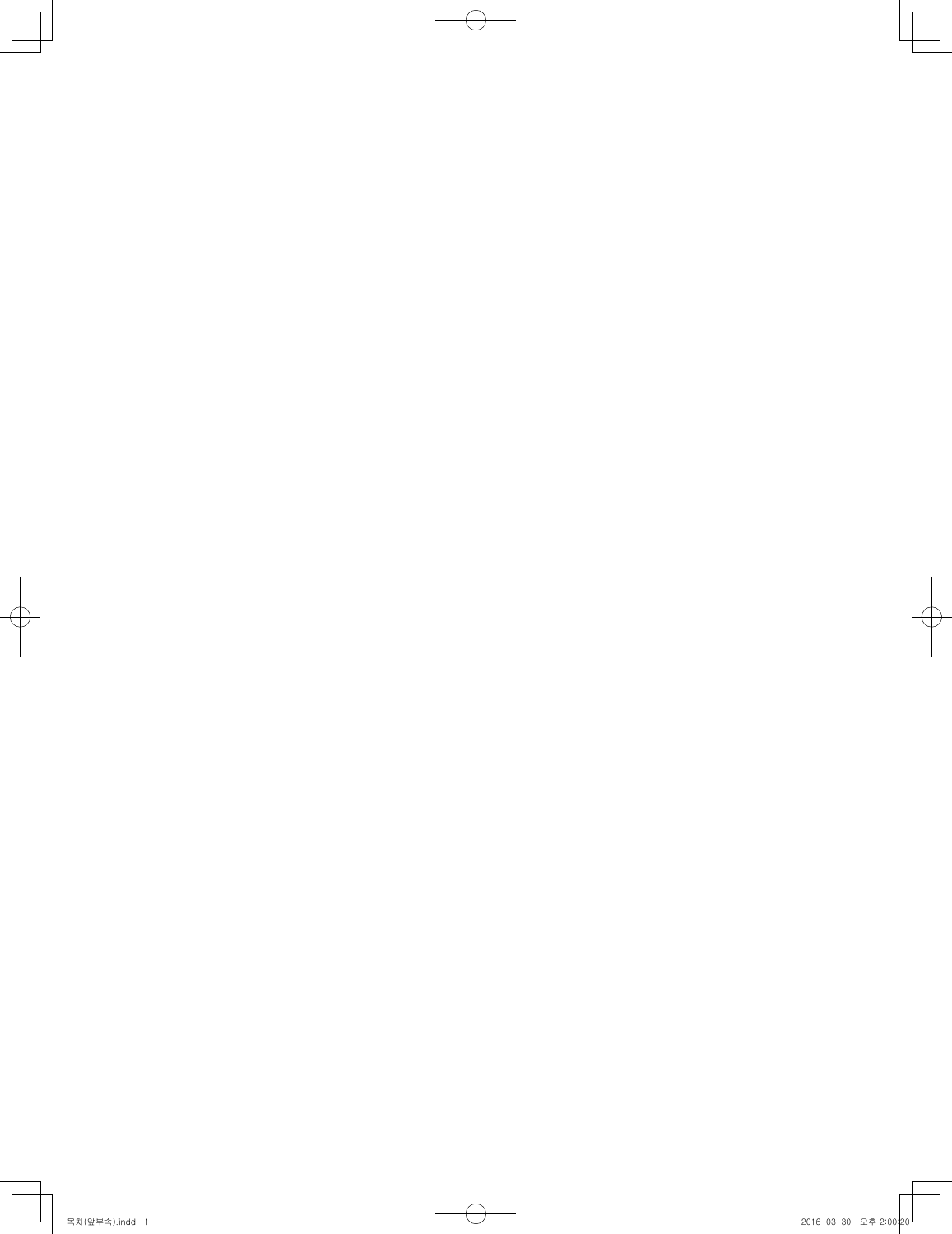$\frac{1}{\sqrt{2}}$ 

 $\begin{array}{c} \n\downarrow \\ \n\downarrow \n\end{array}$ 

 $\overline{\oplus}$ 

 $\begin{array}{c} \n\downarrow \\ \n\downarrow \n\end{array}$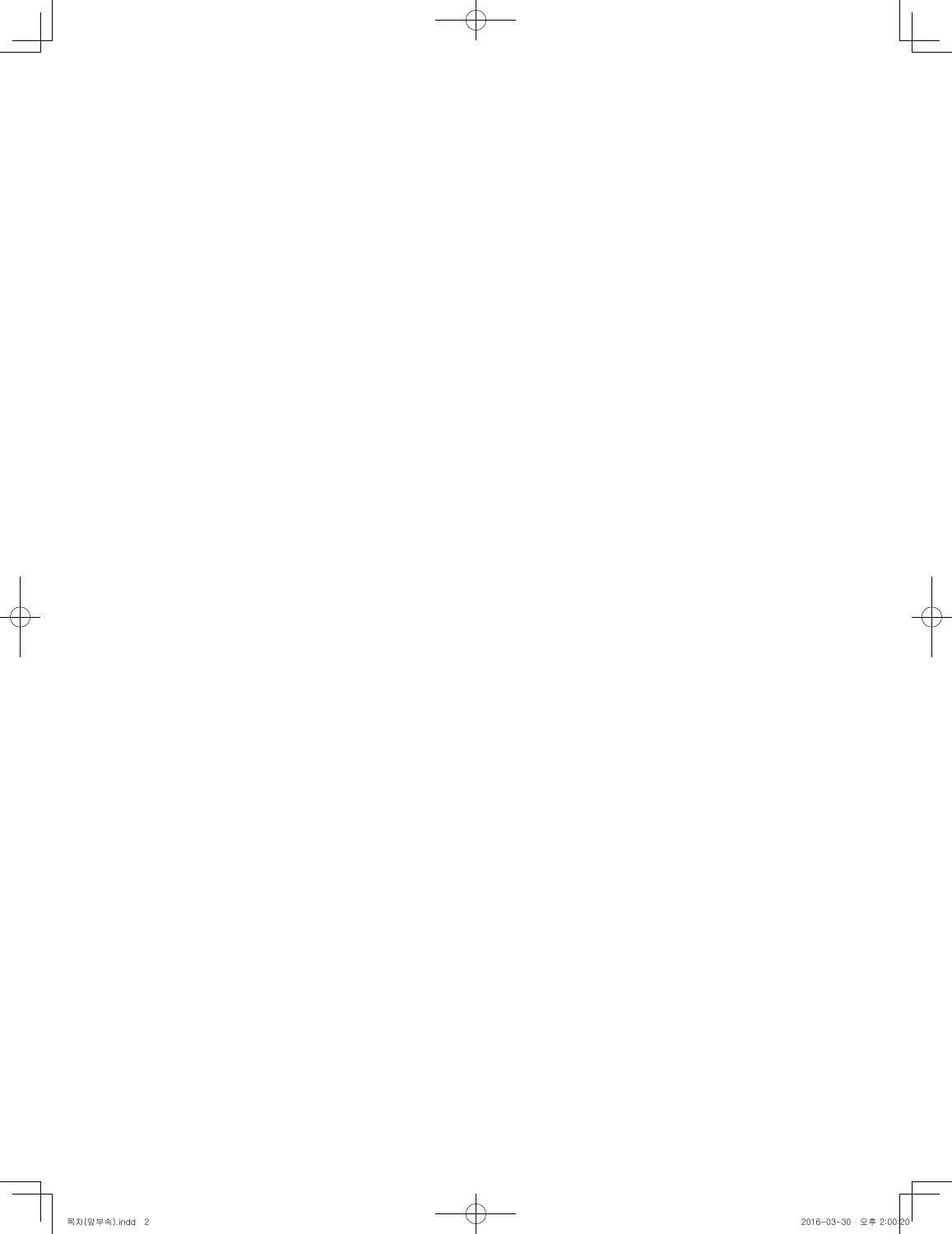# **Editorial Board**

#### **Editor-In-Chief**

**Min-Jea Tahk**, KAIST, mjtahk@kaist.ac.kr **Past Editor-in-Chief In Lee**, KAIST, inlee@kaist.ac.kr **Associate Editors-in-Chief Youdan Kim**, Seoul National University **Jin-Hwe Kweon**, Gyeongsang National University **Seungsoo Lee**, Inha University **Piergiovanni Marzocc**a, RMIT University **Chan Gook Park**, Seoul National University **Jai-ick Yoh**, Seoul National University **Editors for Technical Fields Jae-hung Han**, KAIST **Gwanghyeok Ju**, Korea Aerospace Research Institute **Eung-Tai Kim**, Korea Aerospace Research Institute **Jin-Hwe Kweon**, Gyeongsang National University **Seungsoo Lee**, Inha University **Chan Gook Park**, Seoul National University **Ihnseok Rhee**, Korea University of Technology and Education **Hong-Gye Sung**, Korea Aerospace University **Associate Editors Mamoun F. Abdel-Hafez**, American University at Sarjah **Takahira Aoki**, University of Tokyo **Hiroshi Asanuma**, Chiba University **Shigeru Aso**, Kyushu University **Joao Luiz F. Azevedo**, Brazilian General Command for Aerospace Technology **Ranjan Banerjee**, City University London **Hyo Choong Bang**, KAIST **Aman Behal**, University of Central Florida **Victor Birman**, Missouri University of Science and Technology **Erasmo Carrera**, Politecnico di Torino **Shu Chang**, National University of Singapore **Changmin Cho**, Agency for Defense Development **Maenghyo Cho**, Seoul National University **Jeong Yeol Choi**, Pusan National University **Keeyoung Choi**, Inha University **Dunn-Rankine**, Derek, University of California at Irvine **Zafer Gurdal**, Delft University of Technology **Woo Suck Han**, Ecole Nationale Superieure des Mines de Saint-Etienne **Changjeon Hwang**, Korea Aerospace Research Institute **Inseok Hwang**, Purdue University **Hong G. Im**, King Abdullah University of Science and Technology **Jung Soon Jang**, Boeing **Sung Nam Jung**, Konkuk University **Taesam Kang**, Konkuk University **Chang Don Kee**, Seoul National University **Byoung Soo Kim**, Gyeongsang National University **Cheolwan Kim**, Korea Aerospace Research Institute **Chong Am Kim**, Seoul National University **Chun Gon Kim**, KAIST **Eung-Tai Kim**, Korea Aerospace Research Institute **Jae-Soo Kim**, Chosun University

**Ji-Hwan Kim**, Seoul National University

**Jongrae Kim**, University of Leeds **Kwang Jin Kim**, University of Nevada Las Vegas **Sangho Kim**, Agency for Defense Development **Seung Keun Kim**, Chungnam National University **Xu Kun**, Hong Kong University of Science and Technology **Walter Lacarbonara**, University of Roma **Chang Jin Lee**, Konkuk University **Cunbiao Lee**, Peking University **Sangwook Lee**, Boeing **Seungjae Franz Lee**, Boeing **Jinsong Leng**, Harbin Institute of Technology **Wei-Hsin Liao**, Chinese University of Hong Kong **Richard C Lind**, University of Florida **Ostoja-Starzewski Martin**, University of Illinois at Urbana Champaign **Benveniste Natan**, Israel Institute of Technology **Fred Nitzsche**, Carleton University **Tae Soo No**, Chonbuk National University **Shigeru Obayashi**, Tohoku University **Yoshimasa Ochi**, National Defense Academy **Marek-Jerzy Pindera**, University of Virginia **Maurizio Porfiri**, Polytechnic Institute of NYU **Jinhao Qiu**, Nanjing University of Aeronautics and Astronautics **Massimo Ruzzene**, Georgia Institute of Technology **Sang Joon Shin**, Seoul National University **Kostas P. Soldatos**, University of Nottingham **Seung Jin Song**, Seoul National University **Sang Kyung Sung**, Konkuk University **Akira Todoroki**, Tokyo Institute of Technology **Antonios Tsourdos**, Cranfield University **Daniel Valentine**, Clarksen University **Sam Sukgoo Yoon**, Korea University **Youngbin Yoon**, Seoul National University **Kenneth H. Yu**, University of Maryland **Kaori Yuse**, INSA Lyon **Ning Zhao**, Nanjing University of Aeronautics and Astronautics **International Advisory Board Pierre Apkarian**, ONERA-CERT **Satya Atluri**, University of California-Irvine **Horst Baier**, Technical University of Munich **Prosun Kumar Datta**, IIT Kharagpur **M. Cengiz Dokmeci**, Istanbul Teknik Universitesi **Daniel Guyomar**, INSA Lyon **Fumiaki Imado**, Shinshu University **Daniel J. Inman**, Virginia Tech **Jang Kyo Kim**, HKUST **Ki Dong Lee**, University of Illinois at Urbana-Champaign **Sung Won Lee**, University of Maryland **Yiu-Wing Mai**, The University of Sydney **Roger Ohayon**, Conservatoire National des Arts et Metiers **Wieslaw Ostachowicz**, Polish Academy of Science **Kwang-Chun Park**, University of Colorado **Nobuo Takeda**, The University of Tokyo **Bong Wie**, Iowa State University

**Xin Yuan**, Tsinghua University

IJASS is published on the last days of March, June, September, and December.

All papers can be downloaded at http://ijass.org.

ISO abbreviation of journal title: International j. of Aeronautical and Space Sciences

The Korean Society for Aeronautical & Space Sciences